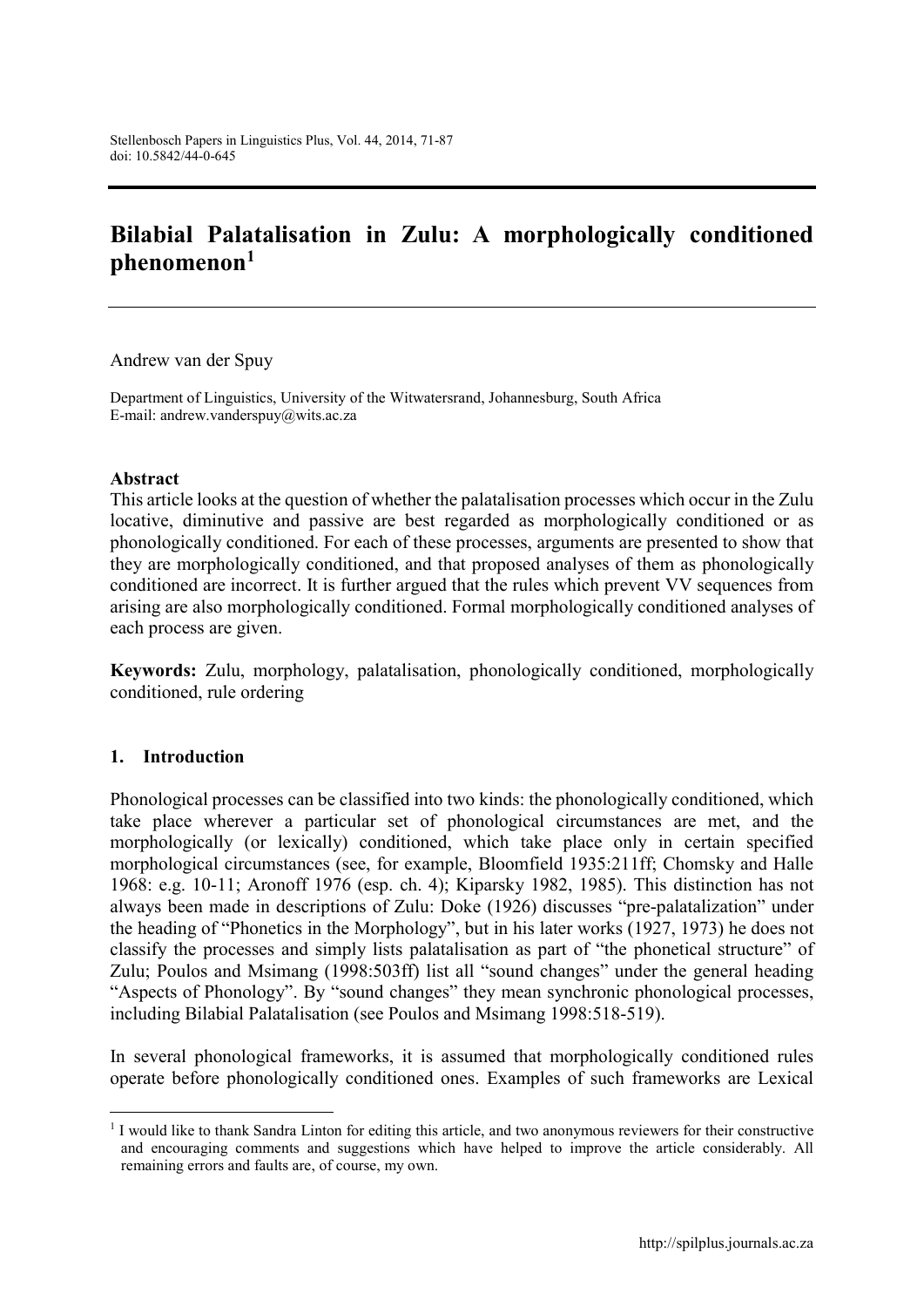Phonology (Kiparsky 1982, 1985), Autosegmental Phonology (Goldsmith 1990), and Distributed Morphology (Halle and Marantz 1993).

One of the most complex phonological processes that takes place in Zulu is Bilabial Palatalisation. Henceforth, the term "Bilabial Palatalisation" will be used specifically to refer to this phenomenon as it occurs in Zulu. Bilabial Palatalisation is a process, or set of processes, that substitutes an (alveo)palatal consonant for a bilabial one, as shown in (1). Both the input and output forms are shown in phonological transcription as these are processes which substitute one phoneme for another. Phonological transcription is followed by the standard orthographical representation.

(1)  $/p^h \rightarrow /f' \text{ (ph} \rightarrow \text{sh})$   $/b \rightarrow /tf' \text{ (b} \rightarrow \text{tsh})$ <br>  $/p \rightarrow /tf' \text{ (p} \rightarrow \text{tsh})$   $/mp \rightarrow /ntf' \text{ (mp} \rightarrow \text{sh})$  $\text{/mp/}\rightarrow \text{/nt}$  $\text{/}(mp \rightarrow n \text{tsh})$  $/b<sup>fi</sup> \rightarrow /d\overline{z}/(bh \rightarrow i)$  /mb<sup>*a*</sup>/  $\rightarrow /nd\overline{z}/(mb \rightarrow ni)$  $/m/ \rightarrow /n/ (m \rightarrow ny)$ (cf. Doke 1973:21, 75, 136, 233-234; Poulos and Msimang 1998:531-534)

These processes will be summarised in the formula  $B \rightarrow J$ : "a bilabial consonant (cluster) is replaced by an (alveo)palatal consonant (cluster)".<sup>2</sup> In the discussion that follows, standard orthography will be used as it is quite transparent and unambiguous.

Bilabial Palatalisation is productive in three circumstances: the diminutive forms of nouns, the locative forms of nouns, and the passive forms of verbs. There is also a non-productive remnant of the process in the class (cl.)14 nouns *utshwala* ('beer') < *\*u-bu-ala* and *utshani* ('grass') < \**u-buani* (Doke 1973:59; Guthrie 1971:63 records a similar process in the closely-related Xhosa).

A question which has frequently been addressed in the literature is whether there is a phonological trigger for palatalisation, that is, whether it is a phonological process (or a set of phonological processes) or a morphologically conditioned one. Stahlke (1976) and Kotzé and Zerbian (2008) argue that the similar palatalisation processes found in the Sotho languages are phonological. Louw (1976) seeks to explain the process in terms of historical phonological change. Khumalo (1987) argues that palatalisation is generally phonological except that he considers one of its operations in the passive to be morphologically conditioned (see the discussion in section 8 of this paper). Herbert

<sup>&</sup>lt;sup>2</sup> The following symbols and abbreviations are used here: agr: agreement B: bilabial consonant (cluster) -blb: non-bilabial bk: back C: consonant cl.*n*: (where *n* is a numeral) class *n* dim: diminutive hi: high J: (alveo)palatal consonant (cluster) loc: locative N: nasal consonant nom: nominal pass: passive syl: syllabic V: vowel \*VV: two vowels may not occur in sequence at surface level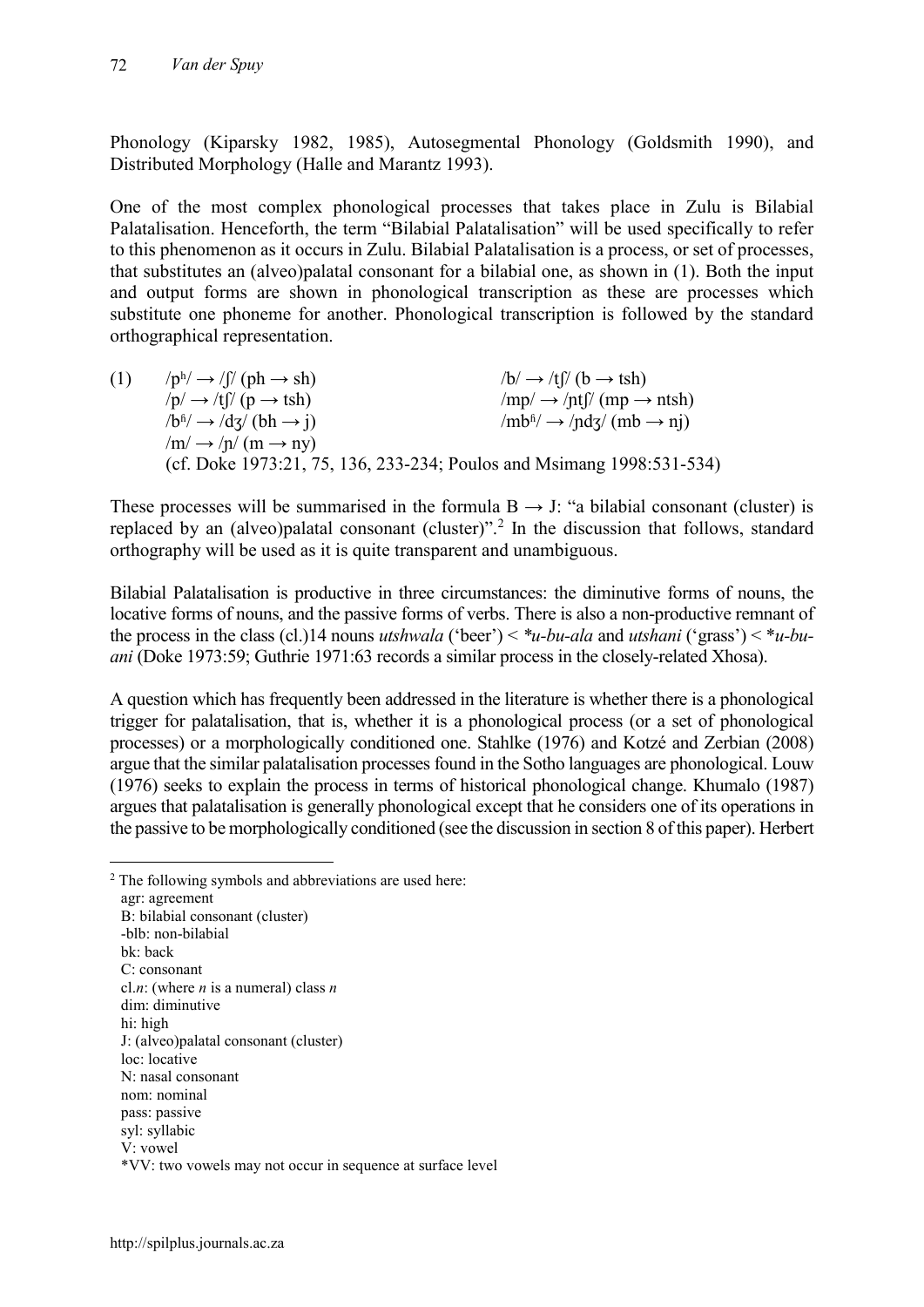(1977, 1990) argues that palatalisation is morphologically conditioned. Malambe (2010:40) mentions a phonological trigger but states that she is discussing "palatalization in the passive", implying that she sees the process as morphologically conditioned. Ohala (1978) follows Herbert (1977) by analysing palatalisation as synchronically morphological but, like Louw (1976), he is largely concerned with providing a diachronic phonological motivation for the palatalisation processes. Canonici (1996) gives an analysis closely based on that of Khumalo (1987) but characterises the processes as "morpho-phonological" (1996:60) rather than phonological, although he does not explain his reasons for this.

Herbert's (1977:156) arguments for regarding Bilabial Palatalisation as morphologically conditioned are: first, the "phonetic non-naturalness of the synchronic alternations", second, the fact that they are "synchronically associated with particular grammatical categories", third, that there are "many exceptions and idiosyncrasies", and fourth that, in the passive, "labial consonants are palatalized even when they are no longer stem-final" (1977:157). He does not describe the processes in any formal terms (1977, 1990). In a later work (Herbert 1990), he presents psycholinguistic evidence to show that Bilabial Palatalisation is morphological rather than phonological.

This article will provide formal morphologically conditioned accounts of Bilabial Palatalisation in the three contexts where it occurs productively, together with sample derivations (sections 3-7). It will demonstrate that, on close examination, the so-called "phonological accounts" are actually morphologically driven (section 8).

## **2. An overview of the constructions in which palatalisation occurs**

## **2.1 The diminutive**

The basic facts of diminutive formation are as follows. The diminutive is formed by adding a suffix, realised as  $-ana$ , to a noun. If the noun ends in  $-a$ ,  $-e$ , or  $-i$ , then the final vowel of the noun is elided:

(2) *umfula* 'river' *→ umfula-ana → umfulana isikole* 'school' *→ isikole-ana → isikolana umakoti* 'bride' *→ umakoti-ana → umakotana*

If the noun ends in  $-o$  or  $-u$ , then the final vowel is replaced by  $-w$ .

(3) *isondo* 'wheel' *→ isondo-ana → isondw-ana ufudu* 'tortoise' *→ ufudu-ana → ufudw-ana*

If the noun ends in a bilabial consonant (cluster) followed by any vowel, then the bilabial consonant (cluster) and vowel are replaced by an (alveo)palatal consonant:

(4) *intamo* 'neck' *→ intamo-ana → intany-ana ikopi* 'cup' *→ ikopi-ana → ikotsh-ana intaba* 'mountain' *→ intaba-ana → intatsh-ana*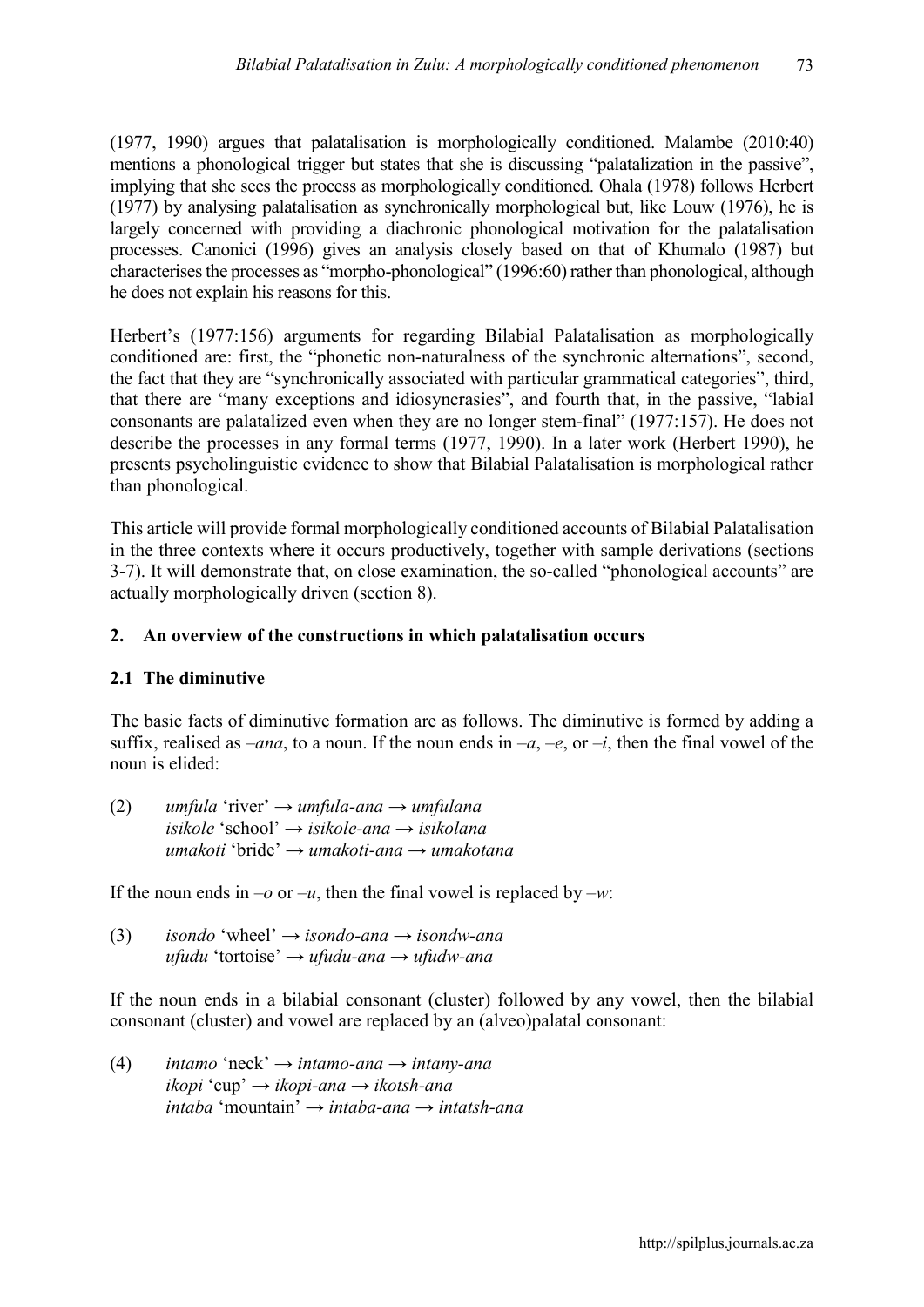# **2.2 The locative**

The basic facts of the locative are these. The locative form of a noun is marked by a prefix *e*– ( $\sim \rho$ – in cl.11). The prefix is attached to what Progovac (1993) calls the "bare form" of the noun, that is, the form without the initial vowel (or "augment") which is found in the citation form of every Zulu noun.

The locative is simultaneously marked by a suffix.<sup>3</sup> If the noun ends in –*a* or –*e*, the final vowel is replaced by a suffix which is realised as –*eni*:

(5) *intaba* 'mountain' *→ e-ntaba-eni → entabeni isikole* 'school' *→ e-sikole-eni → esikoleni*

If the noun ends in  $-i$ , the final vowel is replaced by a suffix  $-ini$ .

(6) *umkhumbi* 'ship' *→ e-mkhumbi-ini → emkhumbini*

If the noun ends in –*o*, the final vowel becomes a glide and a suffix realised as –*eni* is added:

(7) *umkhonto* 'spear' *→ e-mkhonto-eni → emkhontweni*

If the noun ends in  $-u$ , the final vowel becomes a glide and a suffix  $-ini$  is added:

(8) *izulu* 'sky' *→ e-zulu-ini → ezulwini*

If the noun ends in a bilabial consonant (cluster) followed by –*o*, the bilabial consonant (cluster) is replaced by a palatal and the final vowel is replaced by a suffix realised as –*eni*.

(9) *umthombo* 'fountain' *→ e-mthombo-eni → emthonjeni*

If the noun ends in a bilabial consonant (cluster) followed by  $-u$ , the bilabial consonant (cluster) is replaced by a palatal and the final vowel is replaced by a suffix –*ini*.

(10) *isigubhu* 'calabash' *→ e-sigubhu-ini → esigujini*

# **2.3 The passive**

The Bilabial Palatalisation in the passive has been extensively described in the reference grammars. The rudimentary facts of Passive Palatalisation are as follows. The passive morpheme is –*w*:

(11) *theng-a* 'buy' *theng-w-a* 'be bought'

The passive morpheme brings about palatalisation in a preceding bilabial consonant:

 $(12)$  *lim-w-a* 'be ploughed'  $\rightarrow$  *liny-w-a* 

<sup>&</sup>lt;sup>3</sup> There are a few nouns that do not take any suffix in the locative – see Doke (1973:235) and Poulos and Msimang (1998:407).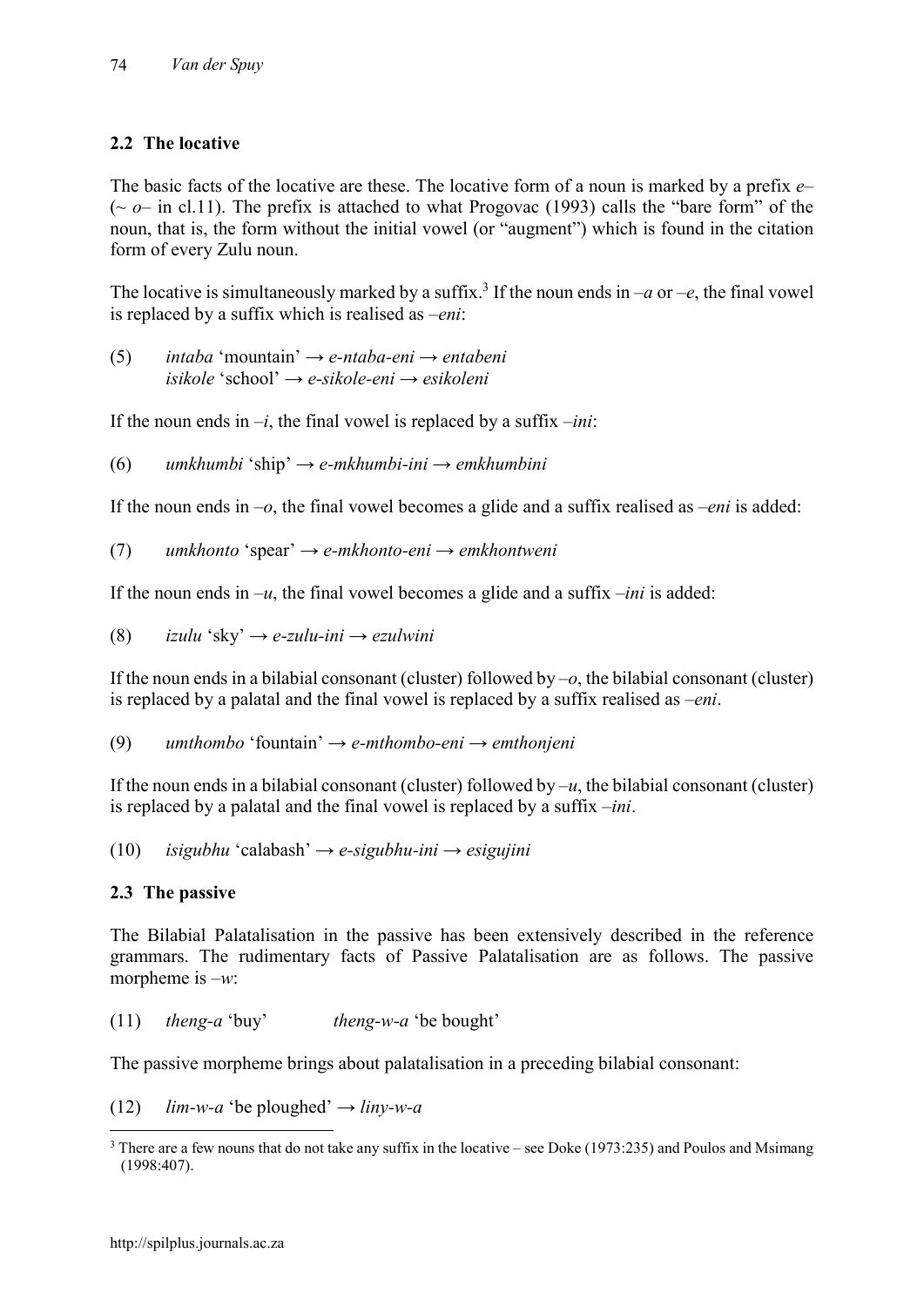The passive –*w* need not be immediately adjacent to the palatalised consonant:

(13) *dubul-w-a* 'be shot'  $\rightarrow$  *dutshul-w-a* 

The passive morpheme has an allomorph –*iw* which is used after roots of the form C or VC:

(14) *kh-iw-a* 'be plucked' *ab-iw-a* 'be divided'

The  $-iw$  allomorph is also used in the perfect form of verbs:

(15) *lim-iw-e* 'have been ploughed'

This  $-iw$  does not have any palatalising effect on a preceding consonant.

#### **3. Bilabial Palatalisation as a set of morphologically conditioned processes**

The diminutive suffix has been analysed either as –*ana* or as –*yana*, with the diminutive formed in one of the following two ways:

(16) a. *intaba* 'mountain' *+ ana → intab-ana → intatsh-ana* b. *intaba* 'mountain' *+ yana → intab-yana → intatsh-yana → intatshana*

(For a more detailed discussion of (16a), see section 4 of this paper; for a more detailed discussion of (16b), see section 8.)

On the first analysis, Diminutive Palatalisation is clearly morphological; if it were not, then all bilabial consonants would be palatalised before the vowel *a*. Hundreds of words confirm that this does not happen, e.g. all cl.2 nouns which begin with the prefix *aba*–, as in *aba-ntu* ('people'). On the second analysis, Diminutive Palatalisation must also be morphological. There are other morphological circumstances where sequences like *my* or *by* arise but no palatalisation takes place. Examples are given in (17). By the process of Glide Formation (described in the Appendix), the underlying vowel *i* becomes *y* when followed by another vowel.

(17) *imi-ahluko* 'differences' (cl.4) *→ imy-ahluko → im-ahluko* not *\*iny-ahluko* (cf. *imi-lenze* 'legs')

*i-be-i-elus-a* 'he (cl.9) was herding'  $\rightarrow$  *i-b-i-elus-a*  $\rightarrow$  *i-b-y-elus-a*  $\rightarrow$  *i-b-elus-a* not \**i-tsh-elus-a* (cf. *i-b-i-siz-a* 'he (cl.9) was helping')

(The  $-a$  at the end of the verb stem is the semantically-empty default verbal morpheme, often called the "final vowel".)

Therefore, on either analysis of the diminutive suffix, Diminutive Palatalisation is morphologically conditioned.

Like Diminutive Palatalisation, Locative Palatalisation is also morphologically conditioned. It comes about when the locative suffix –*ini* is attached to a noun ending on a bilabial consonant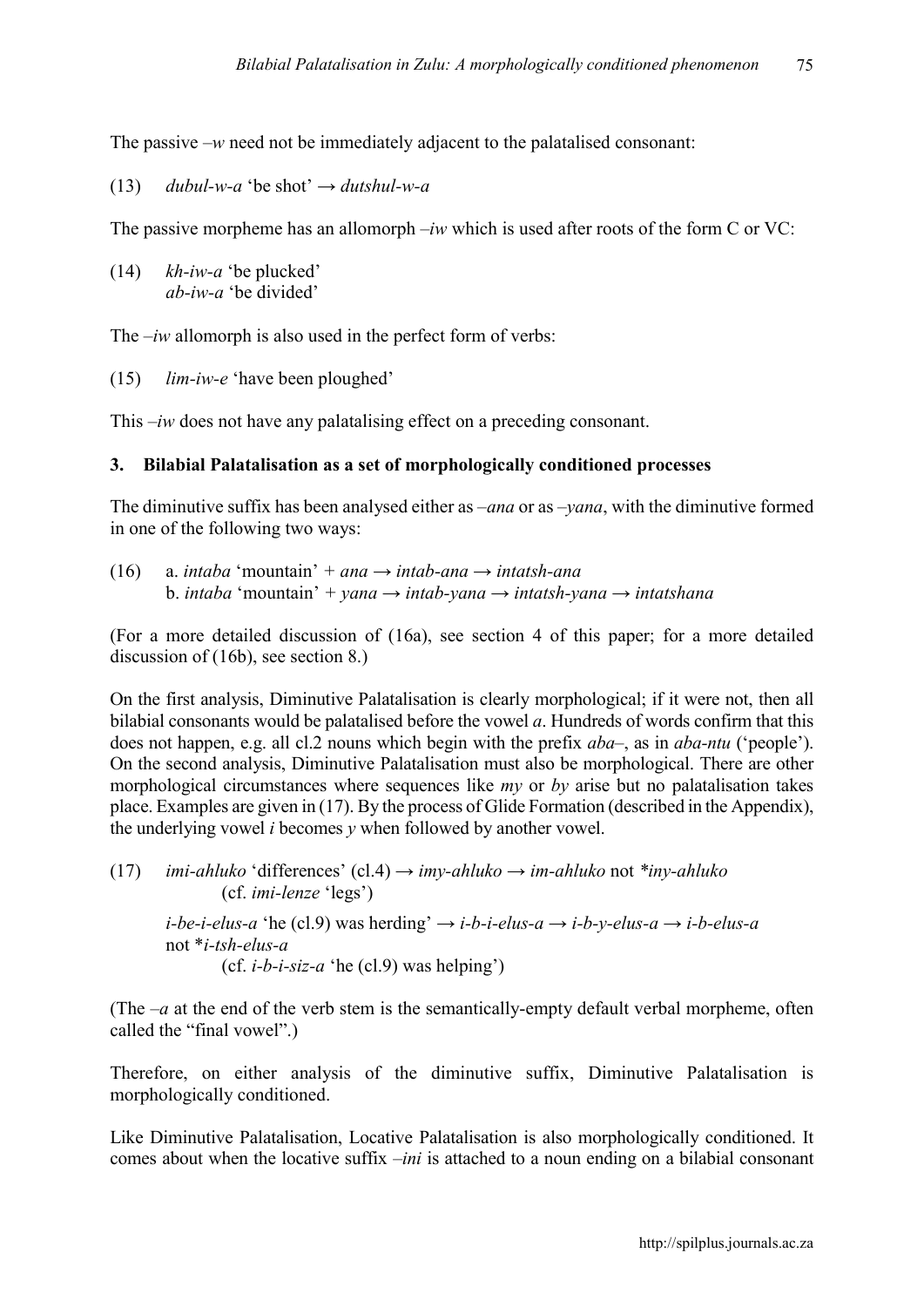followed by a back vowel. But there are other morphological environments where the sequence  $BV_{F+bk}V_{F-bk}$  does not vield a palatal consonant. For example, there is no palatalisation in the noun class prefix *umu*– when it attaches to a stem beginning with a front vowel, or in the subject marker *bu*– when it is prefixed to a verb stem beginning with a front vowel. In such circumstances, the vowel *u* is assumed to become *w* before a vowel-commencing stem by Glide Formation, then to dissimilate to *y* by Labial Glide Dissimilation, then to delete by Y-Deletion. (See the Appendix for a description of these processes.)

(18) *umu-elusi* 'herder' *→ umw-elusi → umy-elusi → um-elusi* not \**uny-elusi bu* + enele 'it (cl.14) is enough'  $→$  *bw-enele*  $→$  *by-enele*  $→$  *b-enele* not \**tsh-enele* 

Third, Passive Palatalisation is a morphologically conditioned rule. The passive is formed by adding  $-w$  to a verb stem, thus:

(19) *lob-a* 'write' 
$$
\rightarrow
$$
 *lob-w-a* 'be written'  $\rightarrow$  *losth-w-a*

When a –*w* is derived by Glide Formation, no palatalisation takes place, as shown in (18) above.

As the palatalisation rules do not operate in all morphological circumstances where their phonological conditions are found, they must be morphologically conditioned.

#### **4. The diminutive**

The elision or gliding of the final vowel of the noun in the diminutive (described in section 2.1) can be accounted for by the independently motivated \*VV Avoidance rules of Glide Formation, Y-Deletion and Vowel Deletion (see Appendix). This is shown in the table in (20).

| (20)                       | intaba<br>'mountain' | uphaphe<br>'feather' | umkhumbi<br>'ship' | intamo<br>'neck' | isigubhu<br>'calabash' |
|----------------------------|----------------------|----------------------|--------------------|------------------|------------------------|
| Affixation                 | intaba-ana           | uphaphe-ana          | umkhumbi-ana       | intamo-ana       | isigubhu-ana           |
| Glide Formation            |                      |                      | umkhumby-ana       | intamw-ana       | isigubhw-ana           |
| Labial Glide Dissimilation |                      |                      |                    | intamy-ana       |                        |
| Y-Deletion                 |                      |                      | umkhumb-ana        | intam-ana        | isigubh-ana            |
| <b>Vowel Deletion</b>      | intab-ana            | uphaph-ana           |                    |                  |                        |
| Diminutive Palatalisation  | intatsh-ana          | uphash-ana           | umkhunj-ana        | intany-ana       | isiguj-ana             |

The morphologically conditioned rule of Diminutive Palatalisation operates as follows:

(21) Diminutive Palatalisation: a bilabial consonant is palatalised before the diminutive suffix –*ana*.

 $B \rightarrow J / \quad -an\bar{a}$ [+dim]

If morphological rules precede phonological ones, then the \*VV Avoidance rules of Glide Formation, Labial Glide Dissimilation, Y-Deletion and Vowel Deletion must be morphologically conditioned because they have to precede Diminutive Palatalisation. They cannot follow it, for two reasons. First, if the Diminutive Palatalisation rule has the form above, palatalisation would never take place because the bilabial consonant would always be separated from the suffix –*ana* by the final vowel of the noun stem.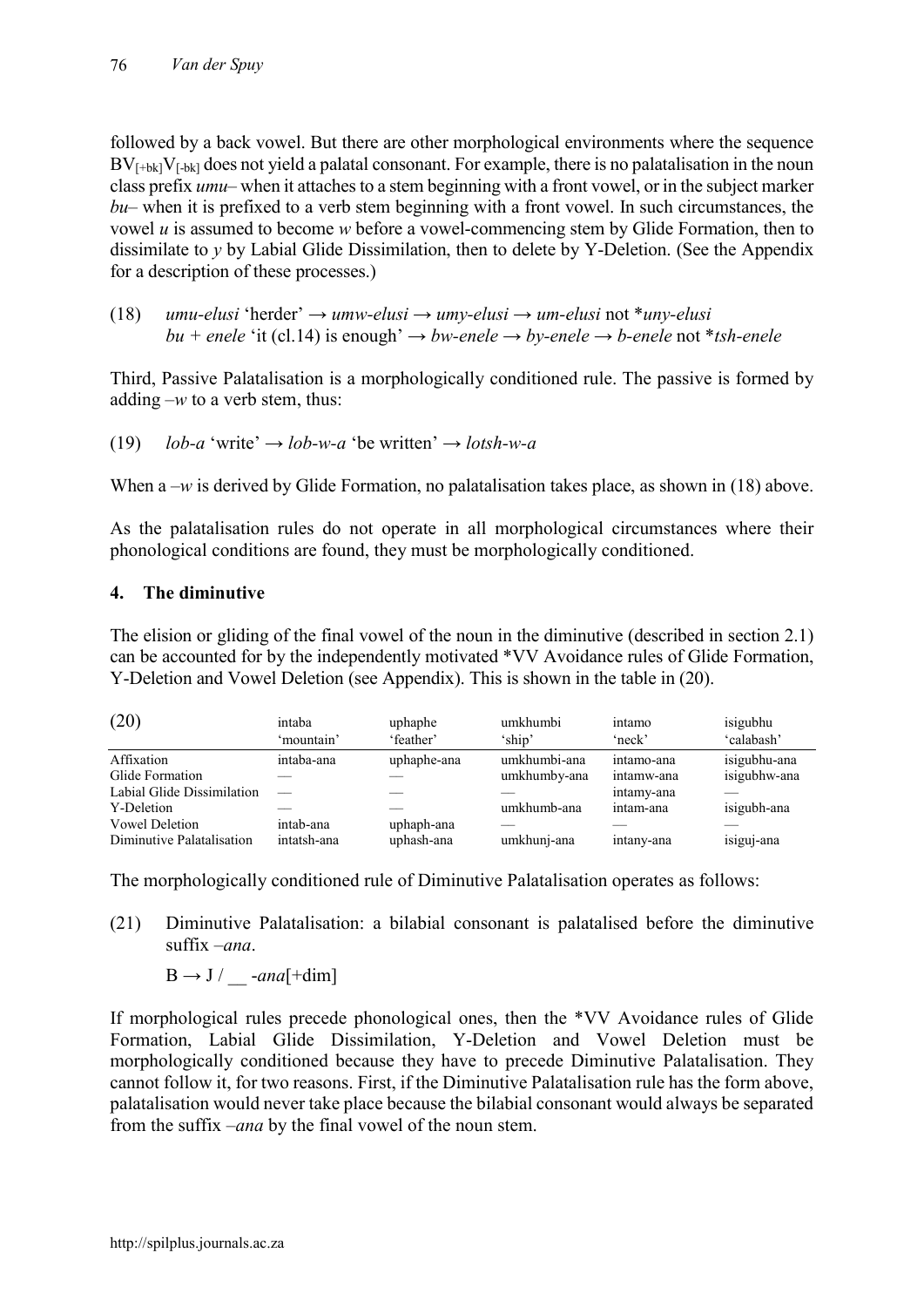| (22)                       | uphaphe     | umkhumbi     |  |
|----------------------------|-------------|--------------|--|
|                            | 'feather'   | 'ship'       |  |
| Affixation                 | uphaphe-ana | umkhumbi-ana |  |
| Diminutive Palatalisation  |             |              |  |
| Glide Formation            |             | umkhumby-ana |  |
| Labial Glide Dissimilation |             |              |  |
| Y-Deletion                 |             | *umkhumb-ana |  |
| <b>Vowel Deletion</b>      | *uphaph-ana |              |  |

Second, even if the Diminutive Palatalisation rule is modified, as in (23), so that palatalisation takes place before deletion of the final vowel of the noun, incorrect results are produced.

(23) Diminutive Palatalisation #2:  $B \rightarrow J /$  V -*ana*[+dim]

In the diminutive of words like *intamo* ('neck'), –*w* would not be elided after the palatal consonant because the trigger which causes it to dissimilate and subsequently elide, namely the bilabial consonant, would already have been changed to a non-bilabial.

| (24)                         | uphaphe<br>'feather' | intamo<br>'neck' |
|------------------------------|----------------------|------------------|
| Affixation                   | uphaphe-na           | intamo-ana       |
| Diminutive Palatalisation #2 | uphashe-ana          | intanyo-ana      |
| Glide Formation              |                      | *intanyw-ana     |
| Labial Glide Dissimilation   |                      |                  |
| Y-Deletion                   |                      |                  |
| <b>Vowel Deletion</b>        | uphash-ana           |                  |

The following tables provide sample derivations using the order of rules argued for above, and the Diminutive Palatalisation rule in (21). Table (25) shows nouns that do not undergo palatalisation, and table (26) shows nouns that do.

| (25)                       | umfula<br>'river' | umphuhle<br>'fool' | amanzı<br>'water' | isondo<br>'wheel' | isithulu<br>deaf person |
|----------------------------|-------------------|--------------------|-------------------|-------------------|-------------------------|
| Affixation                 | umfula-ana        | umphuhle-ana       | amanzi-ana        | isondo-ana        | isithulu-ana            |
| Glide Formation            |                   |                    | amanzy-ana        | $isondw + ana$    | isithulw-ana            |
| Labial Glide Dissimilation |                   |                    |                   |                   |                         |
| Y-Deletion                 |                   |                    | amanz-ana         |                   |                         |
| <b>Vowel Deletion</b>      | umful-ana         | umphuhl-ana        |                   |                   |                         |
| Diminutive Palatalisation  |                   |                    |                   |                   |                         |

| (26)                       | intaba<br>'mountain' | uphaphe<br>'feather' | umkhumbi<br>'ship' | intamo<br>'neck' | isigubhu<br>'calabash' |
|----------------------------|----------------------|----------------------|--------------------|------------------|------------------------|
| Affixation                 | intaba-ana           | uphaphe-ana          | umkhumbi-ana       | intamo-ana       | isigubhu-ana           |
| Glide Formation            |                      |                      | umkhumby-ana       | intamw-ana       | isigubhw-ana           |
| Labial Glide Dissimilation |                      |                      |                    | intany-ana       | isigubhy-ana           |
| Y-Deletion                 |                      |                      | umkhumb-ana        | intam-ana        | isigubh-ana            |
| <b>Vowel Deletion</b>      | intab-ana            | uphaph-ana           |                    |                  |                        |
| Diminutive Palatalisation  | intatsh-ana          | uphash-ana           | umkhunj-ana        | intany-ana       | isiguj-ana             |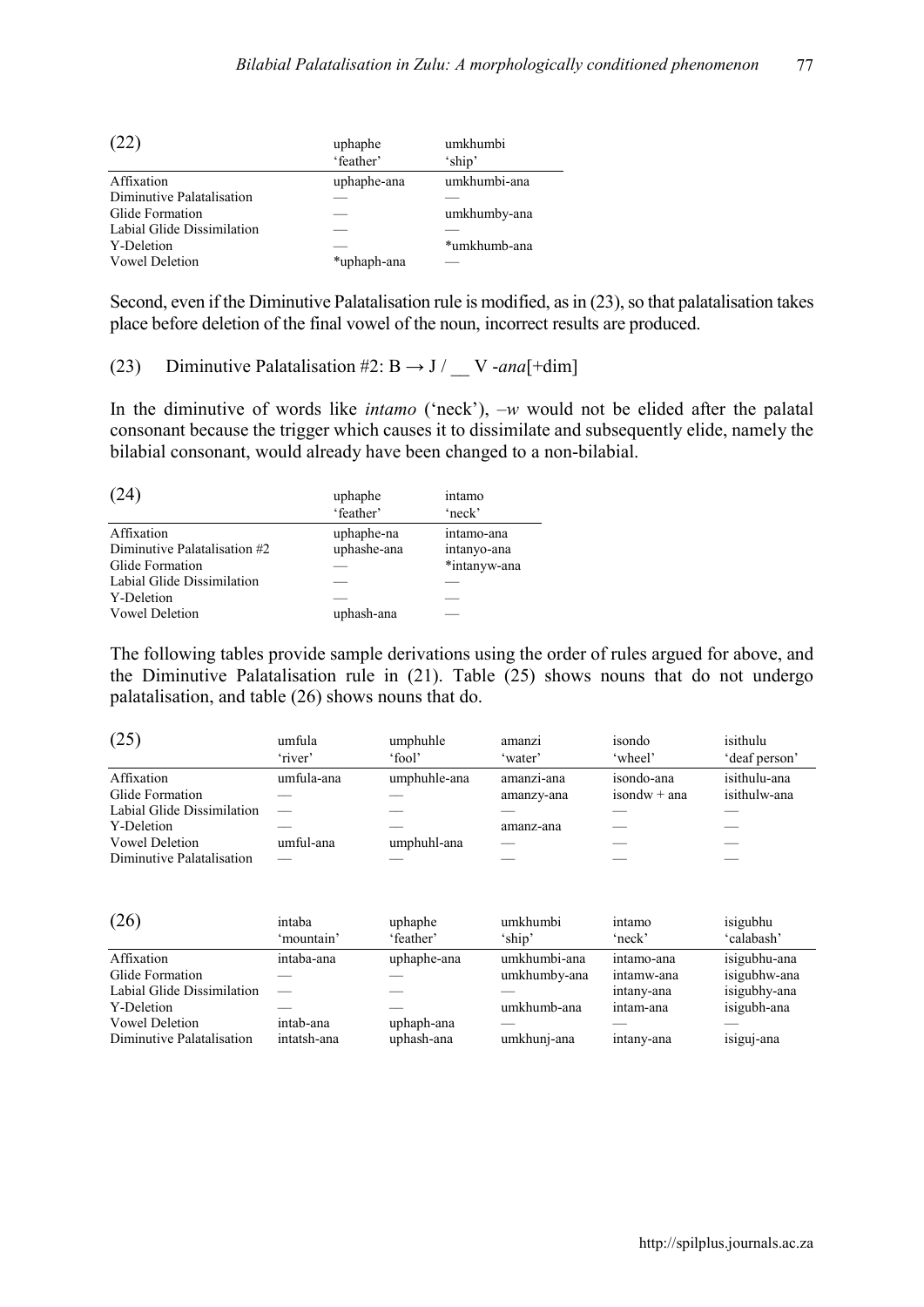## **5. The locative**

The facts of locative formation described in section 2.2 can be accounted for by assuming that the locative suffix is –*ini* (as assumed by Khumalo 1987:140, 145). The Vowel Lowering rule applies (see Appendix), followed by a rule of Locative Palatalisation.

(27) Locative Palatalisation: a sequence of bilabial consonant and back vowel is replaced by an (alveo)palatal consonant before the locative suffix.

 $BV_{[+bk]} \rightarrow J / \underline{\hspace{2cm}}$ -*ini* ~ -*eni*[+loc]

Once these rules have applied, the other \*VV Avoidance rules apply, namely Glide Formation, Y-Deletion and Vowel Deletion (see Appendix).

The table in (28) shows sample derivations of locative forms.

| (28)                       | isondo      | indaba      | ichibi      | izihlobo       |
|----------------------------|-------------|-------------|-------------|----------------|
|                            | 'wheel'     | 'affair'    | 'pool'      | 'relatives'    |
| Affixation                 | e-sondo-ini | e-ndaba-ini | e-chibi-ini | e-zihlobo-ini  |
| Vowel Lowering             | e-sondo-eni | e-ndaba-eni |             | e-zihlobo-eni  |
| Locative Palatalisation    |             |             |             | e-zihlotsh-eni |
| Glide Formation            | e-sondw-eni |             | e-chiby-ini |                |
| Labial Glide Dissimilation |             |             |             |                |
| Y-Deletion                 |             |             | e-chib-ini  |                |
| <b>Vowel Deletion</b>      |             | e-ndab-eni  |             |                |

Locative Palatalisation has to precede Glide Formation or else the back vowel is lost, as shown in the following derivation.

| (29)                       | izihlobo      |
|----------------------------|---------------|
|                            | 'relatives'   |
| Affixation                 | e-zihlobo-ini |
| Vowel Lowering             | e-zihlobo-eni |
| Glide Formation            | e-zihlobw-eni |
| Labial Glide Dissimilation | e-zihloby-eni |
| Y-Deletion                 | *e-zihlob-eni |
| <b>Vowel Deletion</b>      |               |
| Locative Palatalisation    |               |

If the rules are applied in this order, then the locative of *izihlobo* is realised as \**ezihlobeni* instead of *ezihlotsheni* because the back vowel, which is part of the palatalisation process, is lost.

Vowel Lowering has to precede Locative Palatalisation or else incorrect forms would be produced, as shown in (30).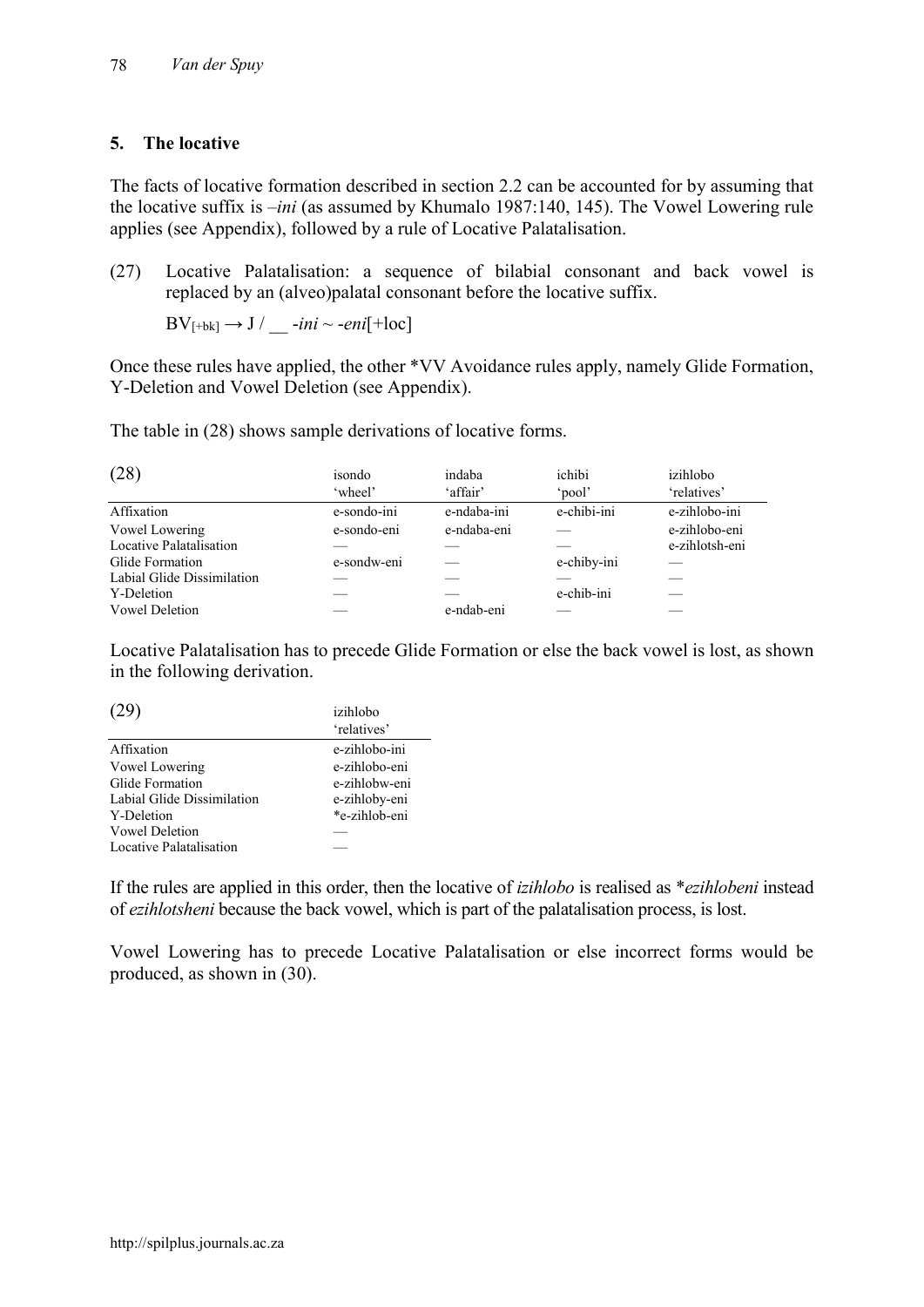| (30)                       | izihlobo        |  |  |
|----------------------------|-----------------|--|--|
|                            | 'relatives'     |  |  |
| Affixation                 | e-zihlobo-ini   |  |  |
| Locative Palatalisation    | *e-zihlotsh-ini |  |  |
| Vowel Lowering             |                 |  |  |
| Glide Formation            |                 |  |  |
| Labial Glide Dissimilation |                 |  |  |
| Y-Deletion                 |                 |  |  |
| <b>Vowel Deletion</b>      |                 |  |  |

If the rules are applied in this order, then the Vowel Lowering environment is lost, and the locative of *izihlobo* is realised as \**ezihlotshini* instead of *ezihlotsheni*.

Vowel Lowering is morphologically conditioned (i) because it precedes Locative Palatalisation which, as shown in section 3, is morphologically conditioned, and (ii) because it happens only in certain environments and not in others. For example, it does not happen when the hortative prefix *ma*– is attached to a verb beginning with a high vowel. In this construction, the second vowel remains high and a glide is inserted between the vowels, thus *ma* + *ibuye* 'it (cl.9) should return'  $\rightarrow$  *mayibuye* 'may it return' (not \**mebuye*). Vowel Lowering applies only when the base to which an affix or clitic is attached is nominal or pronominal.

## **6. The passive**

Bilabial Palatalisation in the passive can be formulated as a single morphologically conditioned rule:

(31) Passive Palatalisation:  $B \rightarrow J / \#(X)CV$  (Y) -*w*[+pass]

A bilabial consonant (cluster) is palatalised before passive –*w*, or before some sequence of phonemes followed by the passive –*w*. The consonant or consonant cluster that changes cannot be the first one in the root or stem.

Furthermore, as Khumalo (1987:171-176) points out, there is no phonological motivation for the palatalisation in examples like  $dubul + w + a \rightarrow dutshulwa$  ('be shot'), and therefore it can only be a morphologically conditioned rule. Herbert (1977:157) states that "it is not possible to salvage a phonological conditioning in these cases without an otherwise unmotivated appeal to rule ordering" (and by treating sequences like –*ul* in *dubul* as affixes for which, again, there is no synchronic motivation).

The following table shows sample derivations:

| (32)                       | theng-<br>'buy' | khiph<br>'take out' | dubul-<br>'shoot' |
|----------------------------|-----------------|---------------------|-------------------|
| Affixation                 | theng-w-a       | khiph-w-a           | dubul-w-a         |
| Passive Palatalisation     |                 | khish-w-a           | dutshul-w-a       |
| Glide Formation            |                 |                     |                   |
| Labial Glide Dissimilation |                 |                     |                   |
| Y-Deletion                 |                 |                     |                   |

Thus the correct form is achieved in a single step.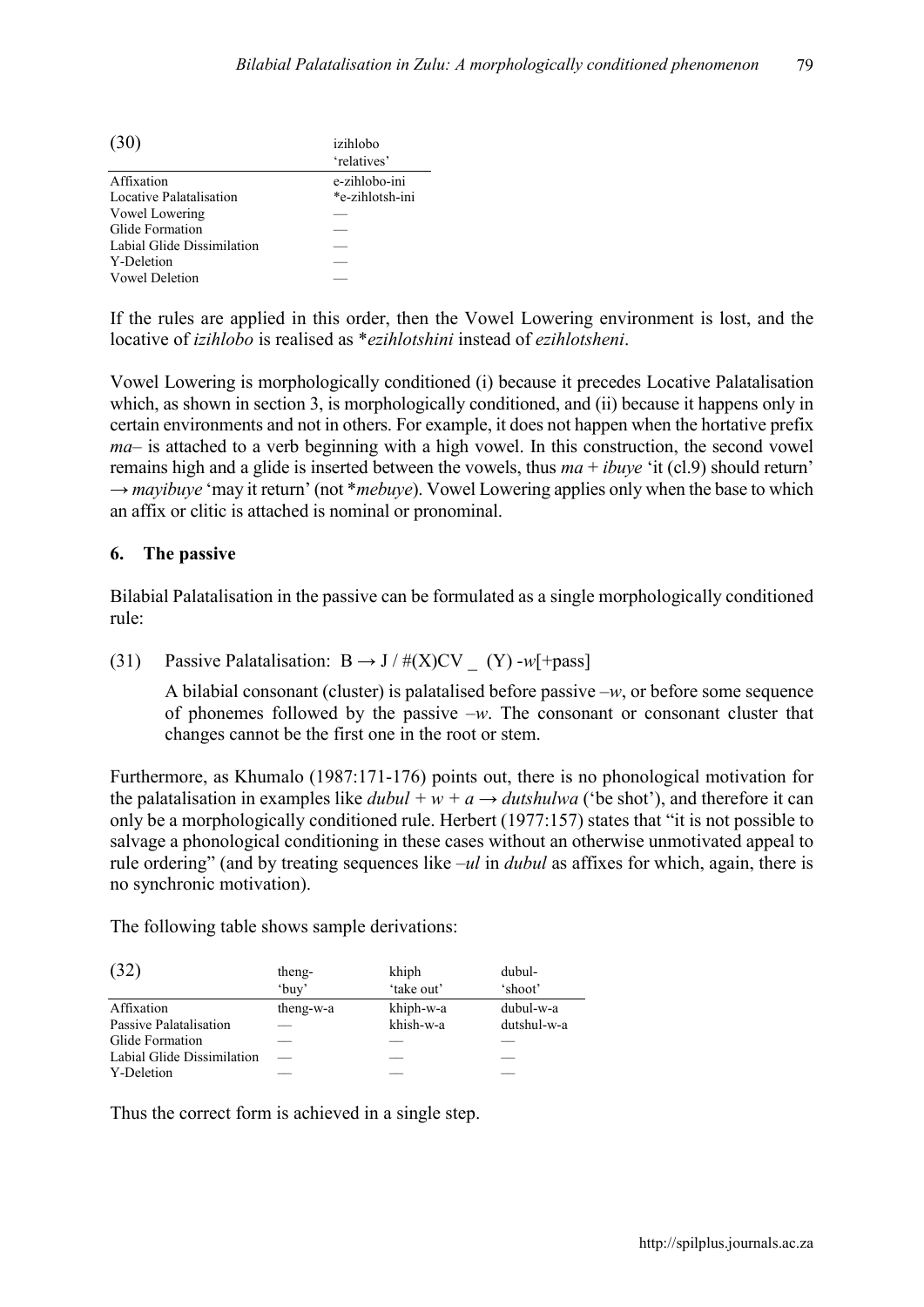Passive Palatalisation must precede Glide Deletion, as shown in (32). If the rules are applied in the opposite order, then the passive morpheme –*w* would be deleted after bilabials and no palatalisation would take place. This is demonstrated in the following derivation:

| (33)                       | khiph-     |
|----------------------------|------------|
|                            | 'take out' |
| Affixation                 | khiph-w-a  |
| Glide Formation            |            |
| Labial Glide Dissimilation | khiph-y-a  |
| Y-Deletion                 | *khiph-a   |
| Passive Palatalisation     |            |

## **7. The rules required for palatalisation**

The approach described here assumes a strict separation between morphologically conditioned and phonologically conditioned rules. The Zulu Bilabial Palatalisation rules have been shown to be morphologically conditioned because they only operate in certain morphological circumstances and not in others.

The \*VV Avoidance rules (see Appendix) have likewise been shown to be morphologically conditioned. The Vowel Lowering rule operates only on nominal bases and not on verbs or predicates; furthermore, it has to be ordered before the morphologically conditioned rule of Locative Palatalisation. The rules of Glide Formation, Y-Deletion and Vowel Deletion have to be ordered before the morphologically conditioned rule of Diminutive Palatalisation.

The following rules are analysed as morphologically conditioned:

(34) a. Vowel Lowering:  $V \rightarrow [-\text{hi}] / [V_{[-\text{hi}]}]$   $\Box$  ]nom b. Locative Palatalisation:  $BV_{[+bk]} \rightarrow J / \_$ -*ini* ~ -*eni* [+loc] c. Passive Palatalisation:  $B \to J / \#(X)CV$  (Y)  $-w[+pass]$ d. Glide Formation:  $V_{[\{\text{+hi}, \text{+bk}\}]} \rightarrow [-syl] / \_ V$ e. Labial Glide Dissimilation: w  $\rightarrow$ y /{B  $\rightarrow$  C  $=$  V<sub>[+bk]</sub>} f. Y-Deletion: y → Ø / C \_\_ g. Vowel Deletion:  $V_{[-hi, -bk]} \rightarrow \emptyset / V_{[-hi]}$ h. Diminutive Palatalisation:  $B \rightarrow J /$  -*ana*[+dim]

Khumalo (1987) proposed the rule of Labial Glide Dissimilation because he believed that Bilabial Palatalisation in the locative could be explained by applying a phonological rule of Labial Palatalisation to sequences of bilabial consonant  $+v$ . However, as has been shown above, all instances of Bilabial Palatalisation are morphologically conditioned. It is therefore not necessary to have a *w* dissimilate to *y* after a bilabial only to be subsequently deleted. Instead, Labial Glide Deletion can simply be replaced by a rule of W-Deletion (35) which achieves the deletion in a single step.

(35) W-Deletion:  $w \rightarrow \emptyset$  /{B \dots \, C \le V<sub>[+bk]</sub>}

As palatalisation is morphologically conditioned, the question of a phonological trigger does not arise.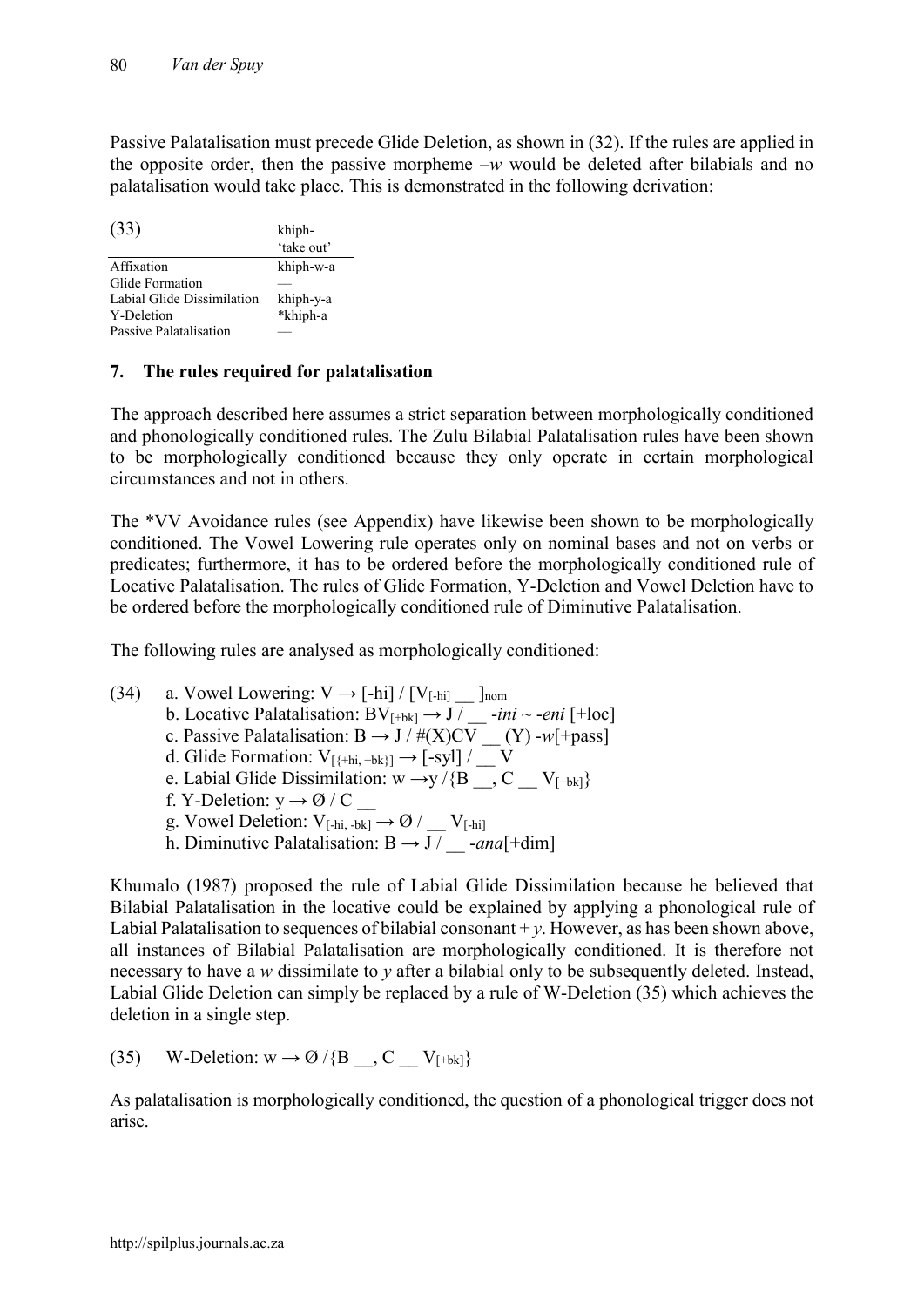The rules above have all been analysed as phonologically conditioned, most notably by Khumalo (1987). Further arguments against such an analysis follow below.

#### **8. Khumalo's (1987) phonological account of palatalisation**

#### **8.1 Khumalo's palatalisation rules**

The pre-eminent advocate of a synchronic phonological treatment of palatalisation is Khumalo (1987). Using the framework of Autosegmental Phonology, Khumalo argues that there are two rules of Labial Palatalisation that operate in Zulu. The first one, which he calls "Labial Palatalisation #1" (1987:176), operates in the diminutive, the locative, and in passives like *khiph-w-a* → *khish-wa* ('be taken out'), where the bilabial consonant directly precedes the passive morpheme. According to him, Labial Palatalisation #1 is phonologically conditioned, "applying wherever its structural description is met" (1987:176). He gives the rule as follows (1987:164):



Labial Palatalization



In generative terms, the rule can be formulated, somewhat less elaborately, thus:

(37) Labial Palatalisation #1: B  $\rightarrow$  J / [X  $v$ ]<sub>stem</sub>

Labial Palatalisation #1 does not account for the kind of palatalisation seen in passive stems like *dubul-w-a*  $\rightarrow$  *dutshul-w-a* ('be shot'), where no *y* appears next to the affected bilabial consonant at any stage of the derivation. Khumalo calls this latter kind of change "Labial Palatalisation #2" (1987:176) and argues that it is morphologically conditioned because the change cannot be ascribed to *y*-juxtaposition.

Although Labial Palatalisation #1 is phonologically conditioned according to Khumalo, he claims that in the diminutive and the passive, the juxtaposition of the bilabial consonant and the *y* is brought about by morphologically conditioned rules.

However, the analysis of Labial Palatalisation #1 as phonological is incorrect, as the rule itself shows in (36). Khumalo formulates the rule so that it operates only over stems and not in prefixes, thereby ensuring that it only applies to certain morphological forms and not to others. If Labial Palatalisation #1 were truly a phonological process, it would operate in forms like *bu-*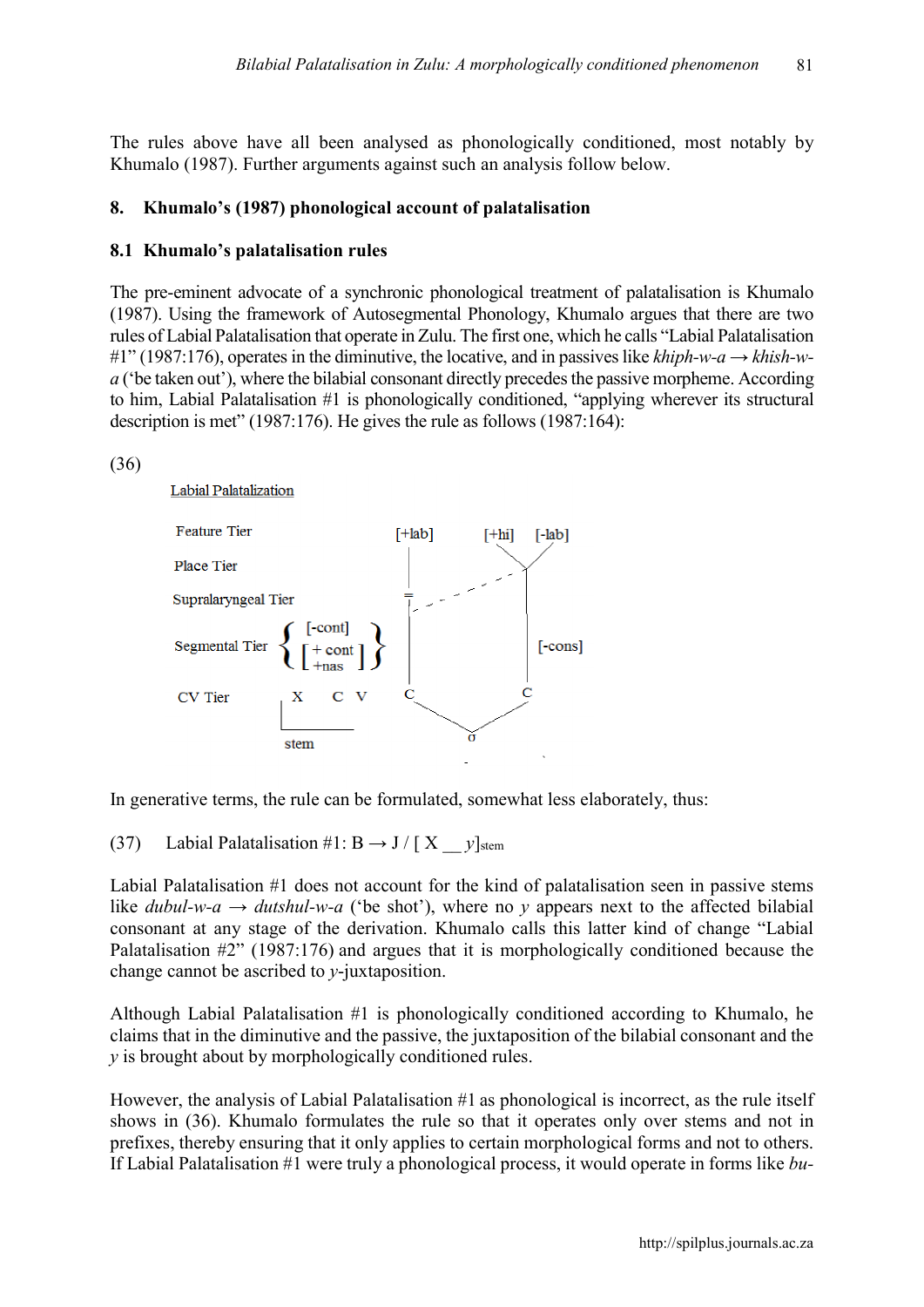*enele* ('it (cl.14) is enough'), and *umu-elusi* ('herdboy'); but, as shown in (18), no palatalisation takes place in such forms.

## **8.2 The diminutive**

Khumalo assumes that a morphologically conditioned rule operates in the diminutive in order to create the environment where Labial Palatalisation #1 operates. Following Stahlke (1976:51), he analyses the diminutive morpheme as –*yana* rather than –*ana*, and proposes a morphological rule of Diminutive Delink which elides the final vowel of the noun stem before the diminutive suffix (1987:180). In generative terms, the rule can be formulated as follows:

(38) Diminutive Delink: a vowel is elided before the diminutive suffix –*yana*.

 $V \rightarrow \emptyset / \underline{\hspace{2cm}}$ -yana[+dim]

Thus his derivation of diminutive forms, like those in (25) and (26), would proceed as follows:

| (39)                                                                   | umfula                                 | uphaphe                                                  | isigubhu                                                    |
|------------------------------------------------------------------------|----------------------------------------|----------------------------------------------------------|-------------------------------------------------------------|
|                                                                        | 'river'                                | 'feather'                                                | 'calabash'                                                  |
| Affixation<br>Diminutive Delink<br>Labial Palatalisation<br>Y-Deletion | umfula-yana<br>umful-yana<br>umful-ana | uphaphe-yana<br>uphaph-yana<br>uphash-yana<br>uphash-ana | isigubhu-yana<br>isigubh-yana<br>isiguj-yana<br>isi-guj-ana |

However, as shown in section 3, Bilabial Palatalisation is a morphological rule, not a phonological one. It is therefore more economical to assume that the diminutive morpheme is –*ana*, the form it always has on the surface; that the vowel elision is brought about by the independently motivated \*VV Avoidance rules of Glide Formation, Glide Elision and Vowel Deletion; and that a morphologically conditioned rule of Diminutive Palatalisation operates after these \*VV Avoidance rules. This is the analysis presented in section 4 of this paper.

Kotzé and Zerbian (2008) argue against the analysis of the diminutive suffix as –*yana*, because in the Sotho languages "[w]ith noun stems ending in the low vowel  $\leq a$  no sound changes are observed, except that stem-final <a> is deleted […]" (Kotzé and Zerbian 2008:12). Because there is no sound change, the diminutive suffix cannot be –*yana*. This argument, however, does not apply to Zulu as stems that end in a bilabial followed by –*a* do undergo palatalisation in the diminutive. Khumalo (1987:181) gives the example of *ithuba* ('opportunity') → *ithutshana* ('opportunity [dim]'). A stronger argument for Zulu is that, on the surface, the diminutive always has the form –*ana*. As Diminutive Palatalisation is morphological, the most parsimonious assumption is that the palatalisation is triggered by the diminutive suffix –*ana*.

## **8.3 The locative**

In Khumalo's (1987:134ff) analysis, all the processes that affect the locative are phonological. He postulates a phonological rule of Glide Dissimilation, whereby a *w* following a bilabial consonant becomes *y*. After that, Labial Palatalisation  $#1$  applies (see (36) and (37)), palatalising the bilabial.

The table in (40) below gives sample derivations, following Khumalo's (1987) account.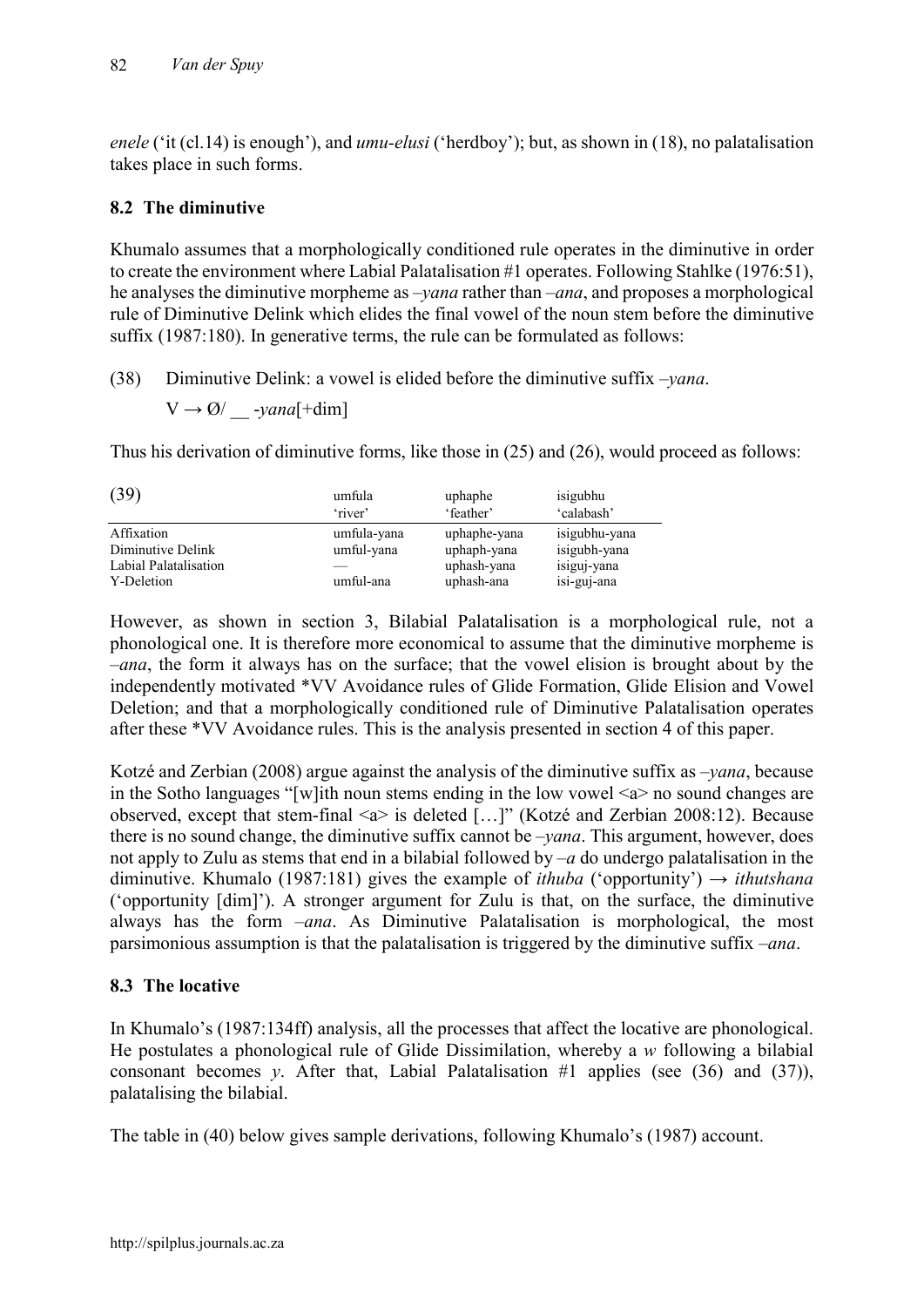| (40)                       | isondo      | indaba      | ichibi        | izihlobo        |
|----------------------------|-------------|-------------|---------------|-----------------|
|                            | 'wheel'     | 'affair'    | 'pool'        | 'relatives'     |
| Affixation                 | e-sondo-ini | e-ndaba-ini | e-chibi-ini   | e-zihlobo-ini   |
| Vowel Lowering             | e-sondo-eni | e-ndaba-eni |               | e-zihlobo-eni   |
| Glide Formation            | e-sondw-eni |             | e-chiby-ini   | e-zihlobw-eni   |
| Labial Glide Dissimilation |             |             |               | e-zihloby-eni   |
| Labial Palatalisation #1   |             |             | e-chitshy-ini | e-zihlotshy-eni |
| Y-Deletion                 |             |             | *e-chitsh-ini | e-zihlotsh-eni  |
| <b>Vowel Deletion</b>      |             | e-ndab-eni  |               |                 |

Once again, as explained in section 3, Labial Palatalisation #1 is a morphological rule, not a phonological one. The analysis presented in section 5 reflects this, simply assuming that sequences of  $BV_{[+bk]}$  are replaced by palatals before the locative suffix  $-ini \sim -eni$ , without invoking any phonological motivation.

Furthermore, Khumalo's account produces some forms that are actually incorrect, because bilabials occur before instances of  $\nu$  that are not derived from  $w$ . Such bilabials should not undergo palatalisation. This is shown in the derivation of *e-chibi-ini* in table (40): by Glide Formation, this becomes *e-chiby-ini*. In Khumalo's account, Labial Palatalisation follows Vowel/Glide Realisation, which is his equivalent of Glide Formation (see, for example, Khumalo 1987:177), so *e-chiby-ini* should then become *e-chitshy-ini* and then, by Y-Deletion, \**e-chitsh-ini*. However, the correct locative form of *i-chibi* is *e-chib-ini* with no Bilabial Palatalisation.

#### **8.4 The passive**

Khumalo (1987:163), following Louw (1976), analyses the Zulu passive morpheme as underlyingly –*iw*. A morphological rule of Passive Delink converts this to –*yw* after roots of the form (CV)CVC (1987:163). The *y* serves as a trigger of Labial Palatalisation #1 and is subsequently elided by the general phonological rule of Y-Deletion.

The present analysis differs from Khumalo's (1987) in treating both Labial Palatalisation #1 and Labial Palatalisation #2 as morphologically conditioned, and by combining them into a single rule, (31) – repeated in (34c). This analysis conforms to Kotzé and Zerbian's (2008) arguments that the underlying passive morpheme is not –*iw* but –*w*.

Khumalo's analysis is somewhat redundant as the palatalisation rules have to operate twice – once in the morphology and once in the phonology. While there are instances in language of similar rules operating in both the morphology and the phonology, an account which postulates only one palatalisation is more economical.

Kotzé and Zerbian (2008) argue against the analysis of the underlying passive morpheme as –*iw* on the following grounds: first, when the form  $-iw$  is manifest on the surface, it "does not trigger palatalization" (2008:9). They support this statement with data from Northern Sotho but it is also true of Zulu, as seen in (15). Second, given the "distribution characterization of the two allomorphs", it is "more natural" to posit –*w* as the underlying form (2008:9). (That is, –*w* is the most general form – the "Elsewhere" form.) In the Nguni languages, of which Zulu is one, –*iw* occurs with (V)C-roots, and in the perfect, whereas –*w* is "Elsewhere". Third, "the –i- of the long passive allomorph can potentially serve as a trigger for palatalization only in the passive" (Kotzé and Zerbian 2008:9). The vowel *i* does not have a palatalising effect anywhere else. Finally, the passive morpheme in other Bantu languages is –*w*.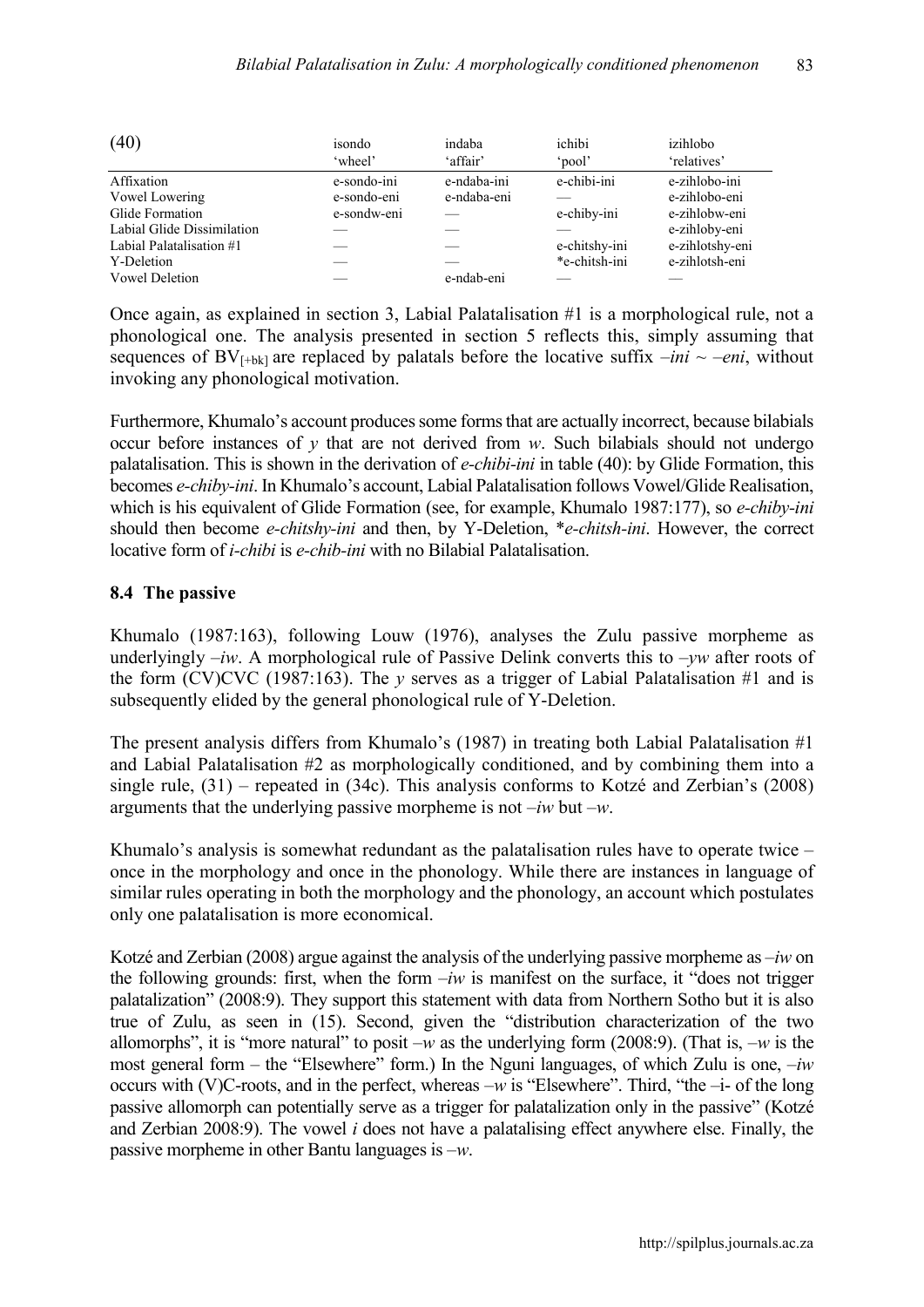It has been shown that any phonological motivation proposed in the analysis of the Locative Palatalisation results in incorrect forms, and that the Locative Palatalisation must be analysed as morphological. This is true of the other palatalisations as well. Furthermore, the morphologically motivated analysis is more economical: analysing Diminutive Palatalisation as morphological does away with the abstract –*yana* form of the diminutive morpheme. The morphological analysis of Passive Palatalisation provides a way of accounting for Khumalo's (1987) Labial Palatalisation #1 and Labial Palatalisation #2 without having to postulate two separate processes.

## **9. Conclusion**

It is apparent that Bilabial Palatalisation in Zulu does not operate in every phonological circumstance where it could, at least theoretically, be applied. This article demonstrates how morphologically conditioned rules, not phonologically conditioned rules, account for Zulu Bilabial Palatalisation, and shows that the rules of \*VV Avoidance are also morphologically conditioned. The assignment of these processes to the morphology now raises the question of what processes, if any, may be described as phonologically conditioned. This question will have to be addressed in future articles.

## **Appendix: The \*VV Avoidance rules**

This appendix gives an account of the rules which prevent violation of the surface phonotactic constraint \*VV, and which interact with Bilabial Palatalisation in the diminutive and locative. There is no standard name to describe all the processes involved; here, the rules in question will be termed the "\*VV Avoidance rules".

In Zulu phonology, there is a surface phonotactic constraint to the effect that "a sequence of two vowel nuclei is not permitted" (cf. Khumalo 1987:66). The constraint can be summarised as \*VV. In the morphology, there are many constructions where a vowel-final morpheme is placed before a vowel-commencing one, thus potentially violating the \*VV constraint. In such circumstances, one or the other or both of the two V segments undergo various changes, to be illustrated below. A brief empirical survey of the facts of \*VV Avoidance is presented in (41), followed by an outline of Aoki's (1974) and Khumalo's (1987) rules in (42).

The first two vowels in the formulas in (41), those joined by +, illustrate potential violations of the \*VV constraint. The vowel or CV cluster after the arrow represents (abstractly, in the case of the symbols "V" and "CV") the surface form that is found where this potential violation would otherwise occur. For comparative purposes, forms are also cited where the vowel of the first morpheme does not undergo any process of change because the morpheme is followed by a consonant or is word-final. Combinations not shown below either do not occur or occur only in circumstances where the changes brought about are clearly morphologically conditioned.

(41) 
$$
a + V_{[-hi]} \rightarrow V_{[-hi]}
$$
, e.g.  $na + \text{omuhle} \rightarrow \text{nomuhle}$  'with a/the good person'  
\n $a + i \rightarrow e$ , e.g.  $na + \text{indoda} \rightarrow \text{nendoda}$  'with a/the man'  
\n $a + u \rightarrow o$ , e.g.  $na + \text{umuntu} \rightarrow \text{nomuntu}$  'with a/the person'  
\n(cf.  $na + \text{laba} \rightarrow \text{nalaba}$  'with these (cl.2)')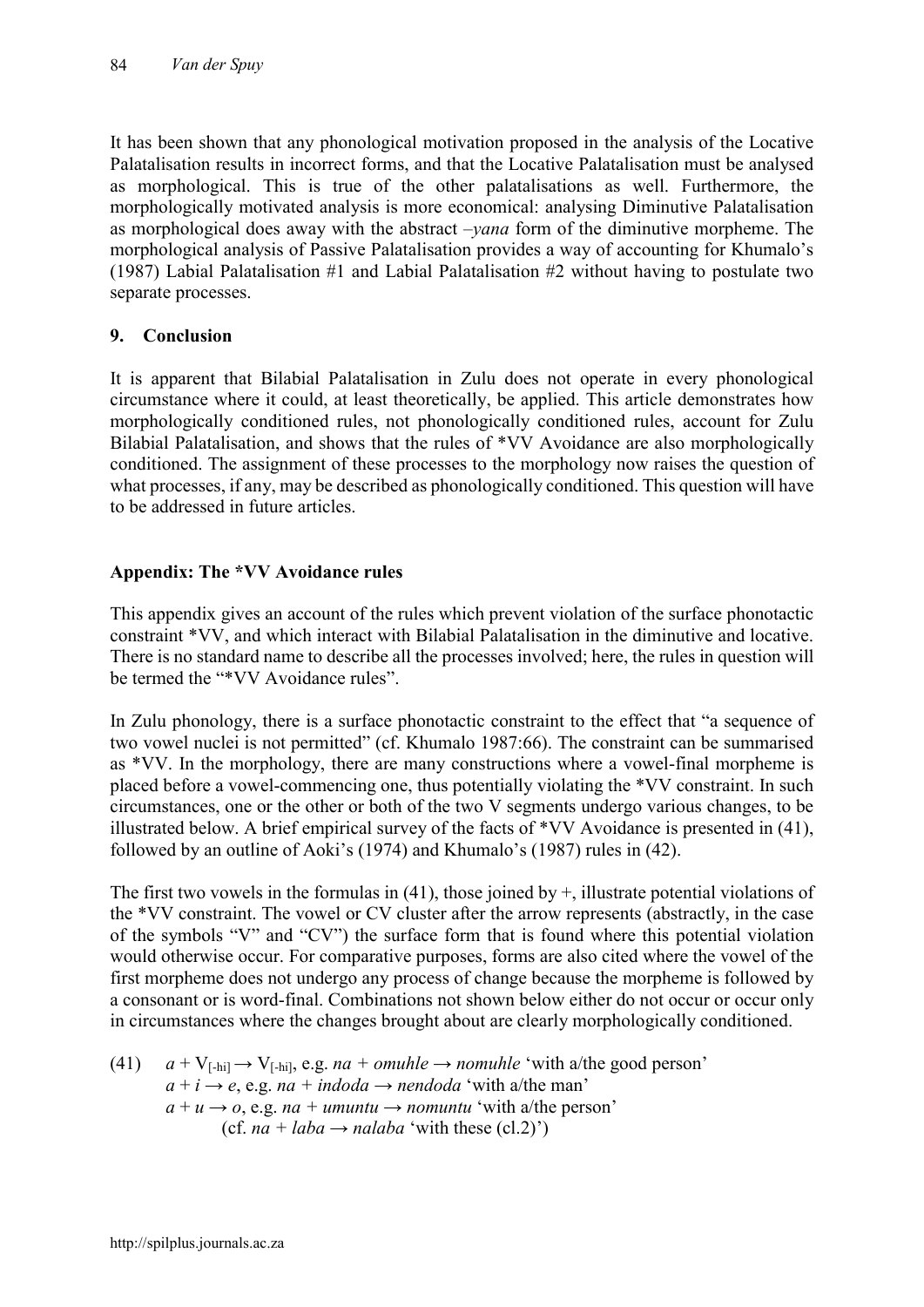$e + i \rightarrow e$ , e.g.  $e + sithombe + ini \rightarrow esithombeni$  'picture (loc)' (cf. *isithombe* 'picture')  $e + V_{[-hil]} \rightarrow V_{[-hil]}$ , e.g.  $e + osa \rightarrow osa$  'as he/she (cl.1) is roasting' (cf.  $e + \text{siza} \rightarrow \text{esiza}$  'as he/she (cl.1) is helping')  $i + V \rightarrow yV$ , e.g.  $i + osa \rightarrow yosa$  'he/she (cl.9) roasts'  $(cf. i + bona \rightarrow ibona 'he/she (c1.9) sees')$  $Ci + V \rightarrow CV$ , e.g.  $si + osa \rightarrow sosa$  'he/she (cl.7) roasts'  $(cf. si + bona \rightarrow sibona 'he/she (cl.7) sees'$  $o + i \rightarrow we$ , e.g.  $e + s$  *ondo* + *ini*  $\rightarrow$  *esondweni* 'wheel (loc)' (cf. *isondo* 'wheel')  $o + u \rightarrow o$ , e.g.  $lo + u \rightarrow lo$  'this one (cl.1/3)' (cf.  $lo + lu \rightarrow lolu$  'this one (cl.11)'  $u + V \rightarrow wV$ , e.g.  $u + osa \rightarrow wosa$  'he/she (cl.1) roasts' (cf.  $u + bona \rightarrow ubona$  'he/she (cl. 1) sees')  $C_{[-b}b]\mu + V \rightarrow C_{[-b}b]\mu V$ , e.g.  $lu + esaba \rightarrow lwesaba$  'he/she (cl.11) fears'  $C_{[-b}b]u + V_{[-b}k] \rightarrow C_{[-b]}bV_{[+b}k]$ , e.g.  $lu + osa \rightarrow losa$  'he/she (cl.11) roasts' (cf.  $lu + bona \rightarrow lubona$  'he/she (cl.11) sees'  $Bu + V \rightarrow BV$ , e.g.  $bu + anele \rightarrow banele$  <sup>c</sup>it (cl.14) is enough (cf.  $bu + \text{funeka} \rightarrow \text{bufuneka}$  'it (cl.14) is wanted')

The Aoki-Khumalo analysis of these facts is presented below (Aoki 1974, Khumalo 1987). Except for (b), the names given to the rules are Khumalo's (Aoki (1974) gives the rules numbers rather than names). The rules apply in the order given and account for all the phenomena listed in (42).

(42) a. Vowel Lowering: A high vowel is lowered after a non-high vowel.

 $na + intombi \rightarrow na + entombi$  'with a girl'  $e + sondo + ini \rightarrow e + sondo + eni$  'on the wheel'

b. Glide Formation: A high or back vowel becomes a glide before another vowel. (Khumalo first has a mid back vowel raise to high by means of a rule he calls "Labial Glide Formation" (1987:142). It then becomes a glide by means of a rule he calls "Vowel/Glide Realisation" but the effect is the same.)

 $i + a + ethu \rightarrow y + a + ethu$  'our [cl.9]'  $si + a + ethu \rightarrow sv + a + ethu$  'our [cl.7]'  $bu + a + ethu \rightarrow bw + a + ethu$  'our [cl.14]'  $e + s$ *ondo* + *eni*  $\rightarrow$  *e-sondw-eni* 'on the wheel'

- c. Labial Glide Dissimilation: A labiovelar glide is dissimilated to *y* after a bilabial consonant or between a consonant and a back vowel.  $bw + a + ethu \rightarrow by + a + ethu$  'our [cl.14]'
- d. Y-deletion: A palatal glide is elided after a consonant.  $sy + a + ethu \rightarrow s + a + ethu$  'our [cl.7]'

 $bv + a + ethu \rightarrow b + a + ethu$  'our [cl.14]'

e. Vowel Deletion: A vowel is elided before another vowel.

 $b + a + ethu \rightarrow b + ethu$  'our [cl.14]'  $s + a + ethu \rightarrow s + ethu$  'our [cl.7]'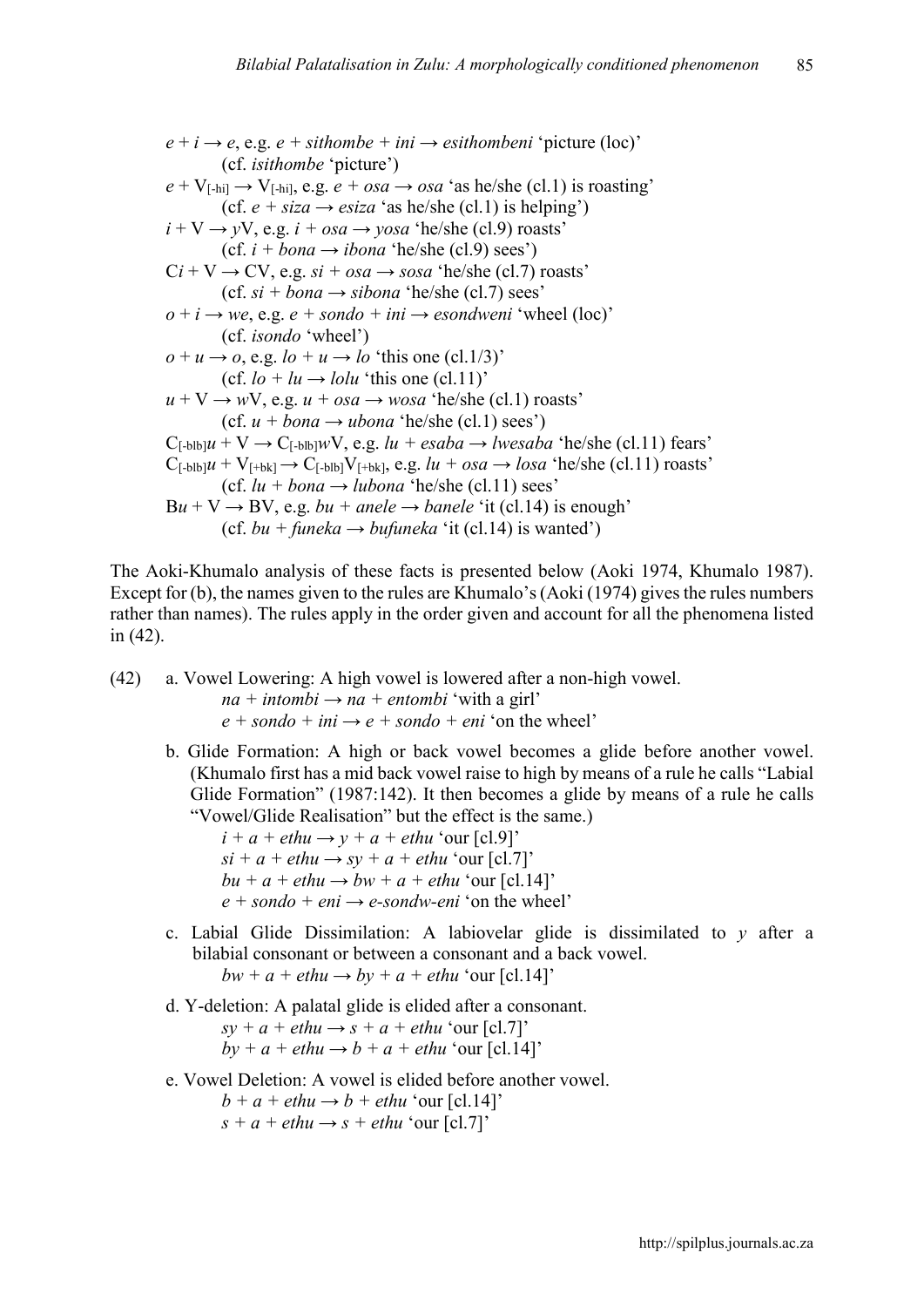These rules apply in numerous circumstances in Zulu: in nouns when noun class prefixes are attached to V-commencing stems; in verbs when subject, object or inflectional affixes are attached to V-commencing stems; and when cliticising prepositions (e.g. *na*– 'with', *nga*– 'by means of', agr-*a*– 'possessive' – see Du Plessis (1993), Van der Spuy (2006)) are attached to nominals. They also operate when the locative suffix –*ini* is attached to a noun (Khumalo 1987:145).

## **References**

Aoki, P.K. 1974. An observation of vowel contraction in Xhosa. *Studies in African Linguistics* 5(2): 223-241.

Aronoff, M. 1976. *Word formation in generative grammar*. Cambridge, MA: MIT Press.

Bloomfield, L. 1935. *Language*. London: Henderson and Spalding.

Canonici, N.N. 1996. *Imisindo yesiZulu: An introduction to Zulu phonology*. Durban: University of KwaZulu-Natal.

Chomsky, N. and M. Halle. 1968. *The sound pattern of English*. New York: Harper and Row.

Doke, C.M. 1926. The phonetics of the Zulu language. *Bantu Studies* 2. Special Issue.

Doke, C.M. 1927. *Textbook of Zulu grammar*. (First edition.) Johannesburg: Longmans

Doke, C.M. 1973. *Textbook of Zulu grammar.* (Sixth edition.) Johannesburg: Longmans.

Du Plessis, J.A. 1993. Inflection in syntax. In P.M.S. Von Staden (ed.) *Linguistica Festschrift E.B. van Wyk – 'n Huldeblyk.* Pretoria: Van Schaik. pp. 61-66.

Goldsmith, J.A. 1990. *Autosegmental and metrical phonology*. Oxford: Basil Blackwell.

Guthrie, M. 1971. *Comparative Bantu, Volume 2.* Farnborough: Gregg.

Halle, M. and A. Marantz. 1993. Distributed Morphology and the pieces of inflection. In K. Hale and S.J. Keyser (eds.) *The view from Building 20: Essays in linguistics in honor of Sylvain Bromberger*. Cambridge, MA: MIT Press. pp. 111-176.

Herbert, R.K. 1977. Morphophonological palatalization in Southern Bantu: A reply to segmental fusion. *Studies in African Linguistics* 8(2): 143-171.

Herbert, R.K. 1990. Labial palatalization in Nguni and Sotho languages: Internal and external evidence. *South African Journal of African Languages* 10(2): 74-80.

Khumalo, J.S.M. 1987. An Autosegmental Account of Zulu Phonology. PhD thesis, University of the Witwatersrand.